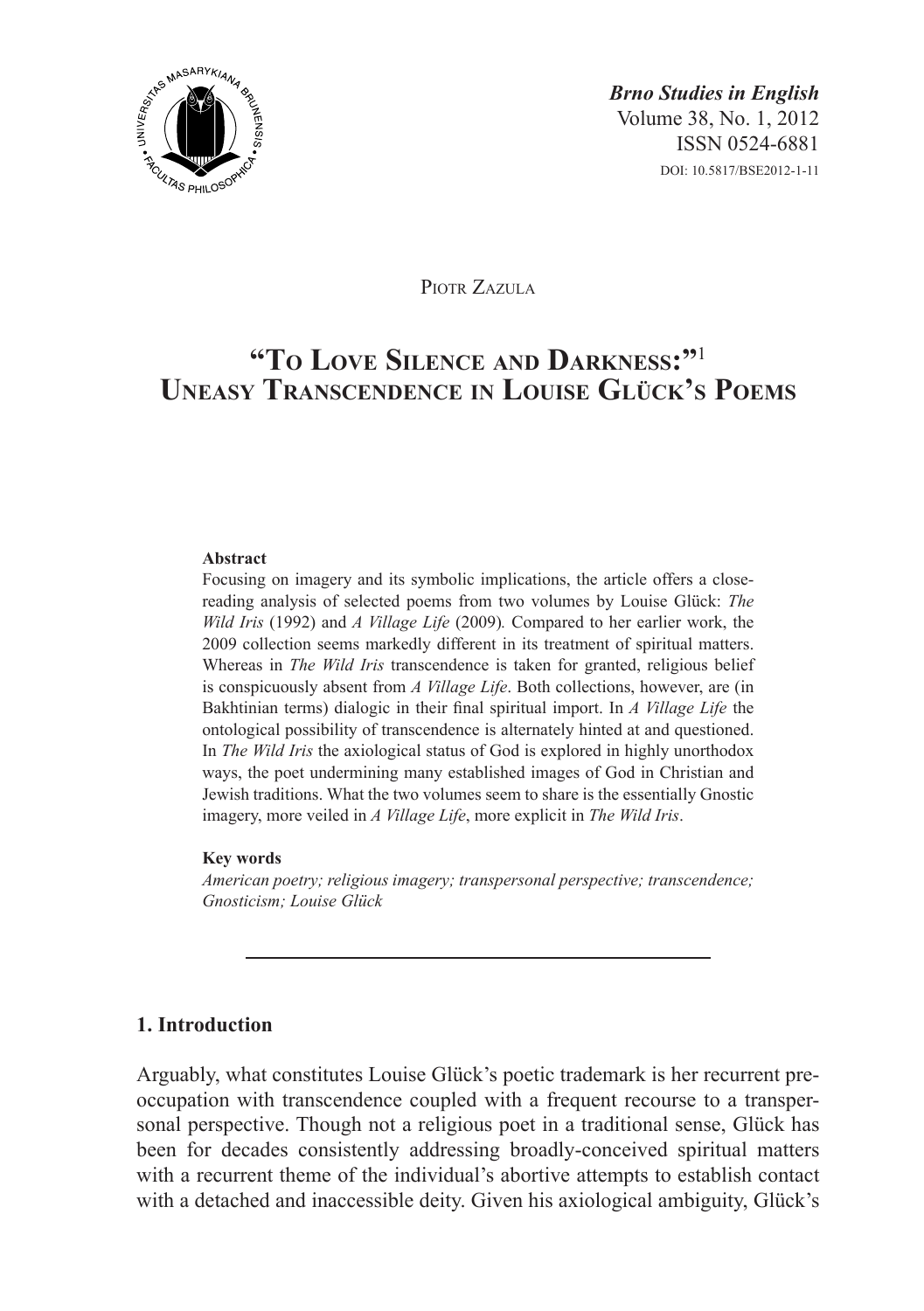God brings to mind the Gnostic Demiurge, but the poet makes sure to evade any theological closures, let alone clear religious declarations. Neither radically mythopoeic like Blake or Yeats nor conventionally orthodox by most religions' standards, she remains a questioning "believer" of sorts, probing the uncharted domains of the numinous as it manifests itself in the quotidian. In this limited sense Louise Glück – ever the New Englander – continues the long tradition of "qualified mystics" in American women's poetry, going all the way back to Emily Dickinson.

## **2.** *A Village Life* **(2009)**

Her latest volume, *A Village Life*, published in 2009, is in this respect representative of the earlier work. In addition, the new collection offers an existential retrospect of sorts, reverberating as it is with the motifs of recapitulating one's life, of looking back on one's personal past in search of perennial clues, and of wisdom that comes with age and manifests itself in an emotional detachment from one's ego and immediate social environment. The poet in her sixties re-enacts as it were the archetypal role of a wise crone, at peace with the inexorable passage of time, though not always accepting the cosmic order or the spiritual "lining" of the material world. Compared to the more openly metaphysical earlier volumes – especially *The Wild Iris* published in 1992 which I intend to use as a comparative point of reference here – religious themes are not foregrounded in Glück's latest book. *A Village Life* is ostensibly a loosely-bound assortment of vignettes, of observations made by a keen but emotionally-detached spectator. Transcendental matters are implicitly rather than explicitly present there.

The poem "Tributaries" is a case in point. The ostensibly realistic, even banal, setting generates an implicitly metaphysical reflection. Making the most of the rich reservoir of archetypal associations with the mythical Fountain of Youth, the poet places contemporary residents of an indefinite cozy (presumably Mediterranean or, maybe, Californian) village in an archetypal context. The villagers become unwitting re-enactors of the primordial roles inherent in the human condition. The mundane setting acquires symbolic meanings, the fountain located in the central plaza gradually turning into a multilayered symbol rather than emblem.

The poem's "tributaries" stand for metaphorically perceived roads that lead to the fountain – presumably the sole tourist attraction and center of social life in the village. The central plaza with its fountain is a popular meeting place for couples and a hangout for mothers with children. Here are the first four stanzas:

All the roads in the village unite at the fountain. Avenue of Liberty, Avenue of the Acacia Trees – The fountain rises at the center of the plaza; On sunny days, rainbows in the piss of the cherub.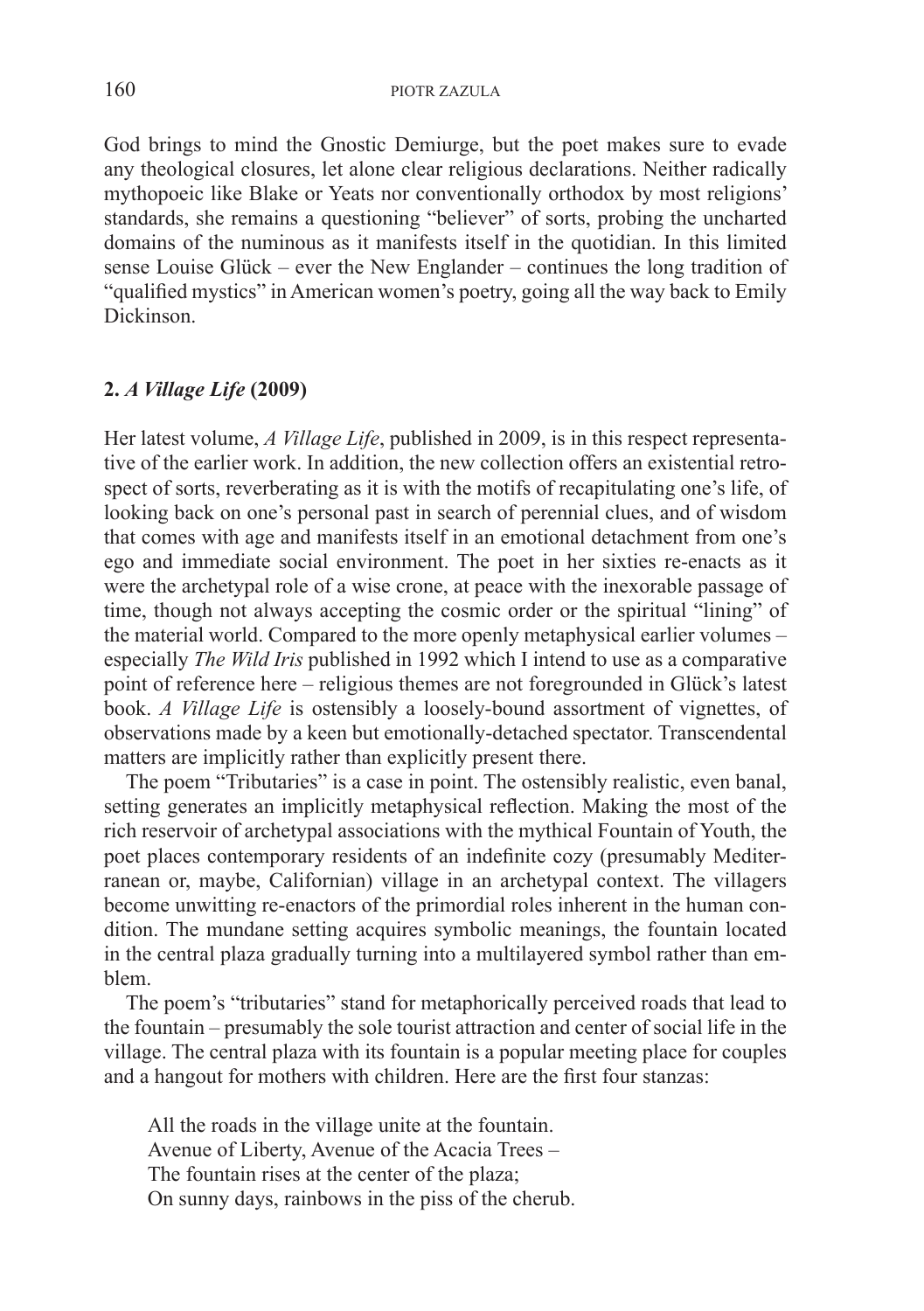In summer, couples sit at the pool's edge. There's room in the pool for many reflections – the plaza's nearly empty, the acacia trees don't get this far. And the Avenue of Liberty is barren and austere; its image doesn't crowd the water.

Interspersed with the couples, mothers with their young children. Here's where they come to talk to one another, maybe meet a young man, see if there's anything left of their beauty. When they look down, it's a sad moment: the water isn't encouraging.

The husbands are off working, but by some miracle all the amorous young men are always free – they sit at the edge of the fountain, splashing their sweethearts with fountain water. (2009: 6)

Already at the beginning there are clues that the fountain is a metaphysical symbol. One of such hints is the pun in the second strophe: "There's room in the pool for many reflections." The water in the fountain pool acquires symbolic qualities, being a reservoir both of mirror images and of thoughts. (Thus it may connote the primordial ocean – source of all varieties of life and its manifestations, including mankind's optical and mental reflections.)

In many mythologies the aquatic Goddess is pictured as a crone, the Great Mother, the Creatrix of the Universe (cf. Campbell 1991, Eisler 1988, Gimbutas 2001, Stone 1978). Thus she evokes fundamentally positive associations. However, in Louise Glück's mythopoeia human life is an axiologically ambivalent gift. Mother Nature seems often closer, say, to Kali than to Virgin Mary, individual human beings being treated instrumentally as mere transitory carriers of perennial life. In this context the last line of the third strophe can also be interpreted on two planes – a literal and a metaphysical one. "The water isn't encouraging;" their reflections in the fountain pool make it clear to the mothers that their youthful looks are gone. This otherwise mundane observation has been made inconspicuously metaphysical by the speaker's ingenious use of a dead metaphor. Thus Glück does not say that "the reflections are not encouraging" or that "what the women see in the pool is not encouraging" – she makes the water the subject of the sentence. This subtle shift of agency provides the fountain water with an autonomous status and increased significance. It may now connote some aquatic deity or, in a broader sense, the primordial natural order. In this rather ruthless scheme a single human being is, to repeat, but a temporary embodiment of timeless life energy. The fountain water (i.e. Nature) does not give the romance-starved mothers any comfort because it has already ticked them off, so to speak. The women have done their job by giving birth to new life. By the same token, they have used up their personal share of romance, the privilege of young and nubile bodies, ready for impregnation. The show must go on, but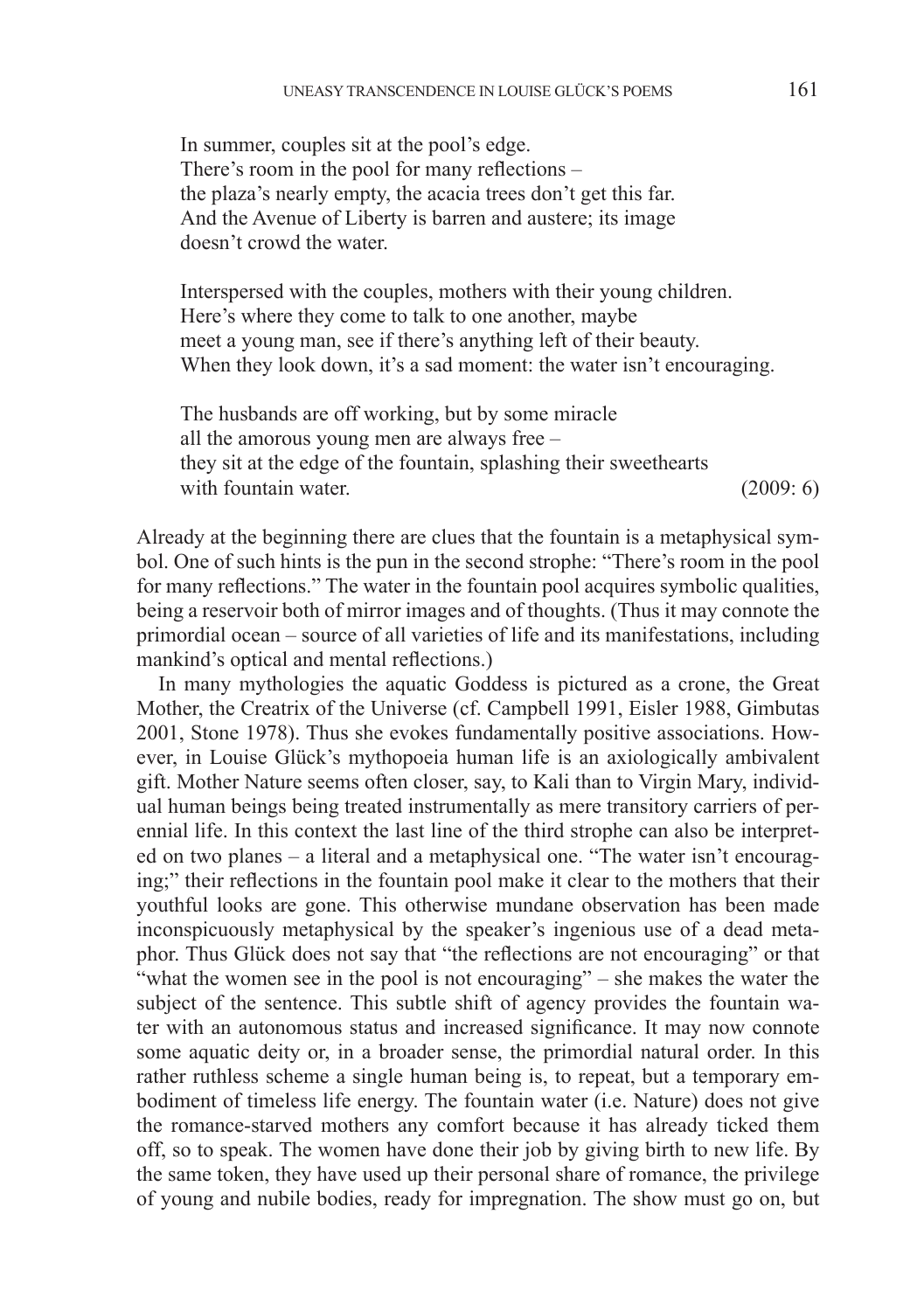with a new cast. It is now the unmarried couples who feel most comfortable at the fountain. "To the couples, it's clear who's on the outskirts of life, who's at the center" (Glück 2009:  $\overrightarrow{6}$ ).

Transcendence is not only implied in the poem by means of veiled symbolism and subtly metaphorical language. In two places Glück applies elliptical syntax to achieve a similar effect. In the first strophe we read about "rainbows in the piss of the cherub" (Glück 2009: 6), in the third – about mothers with small children, "interspersed with the couples" (Glück 2009: 6). In both cases the omission of the verb not only shortens the line, thus preserving the accentual rhythm, but, first and foremost, implies a mental shortcut – a suggestion that both scenes look so familiar as to make a full description redundant. In short, their commonness makes them archetypal. What is more, the omission of verbs makes the two scenes more static or picture-like, which – on a remote connotative plane – also brings to mind something perennial, iconic, archetypal. The irony in these lines has two sources. The first, more obvious one, is lexical. The appearance of "rainbows in the piss of the [fountain's] cherub" on sunny days demonstrates how mundane the sources of a potentially sublime experience can be (the import of this contrast is essentially Gnostic). Similarly, the poet's choice of the participle "interspersed" to describe the spatial relations between the young couples and the mothers with children near the fountain is potentially ironic. (The word's passive and mechanistic connotations may also imply that the mothers, acting on impulse and driven by instinctual forces beyond their control, are mere pawns in the invisible hands of some Demiurge or cogs in the cosmic machinery devised by a ruthless deity.)

The poem's speaker keeps an ostensibly low profile – everything is told by an omniscient, impersonal, emotionally detached narrator. The reader familiar with Glück's biography will have no trouble identifying the narrative voice with the poet. More or less halfway through the poem, in stanzas five and six, she introduces more actors of this ongoing quotidian theater – the elderly people, who instinctively choose seats farther away from the fountain:

Around the fountain, there are clusters of metal tables.

This is where you sit when you're old,

beyond the intensities of the fountain.

The fountain is for the young, who still want to look at themselves. Or for the mothers, who need to keep their children diverted.

In good weather, a few old people linger at the tables. Life is simple now: one day cognac, one day coffee and a cigarette. To the couples, it's clear who's on the outskirts of life, who's at the center. (2009: 6)

Two stanzas further the reader encounters the first clear clue that the speaker's dispassionate, occasionally ironic tone comes with her age. Looking at the romancestarved, frustrated mothers whose husbands are off at work, the poet writes: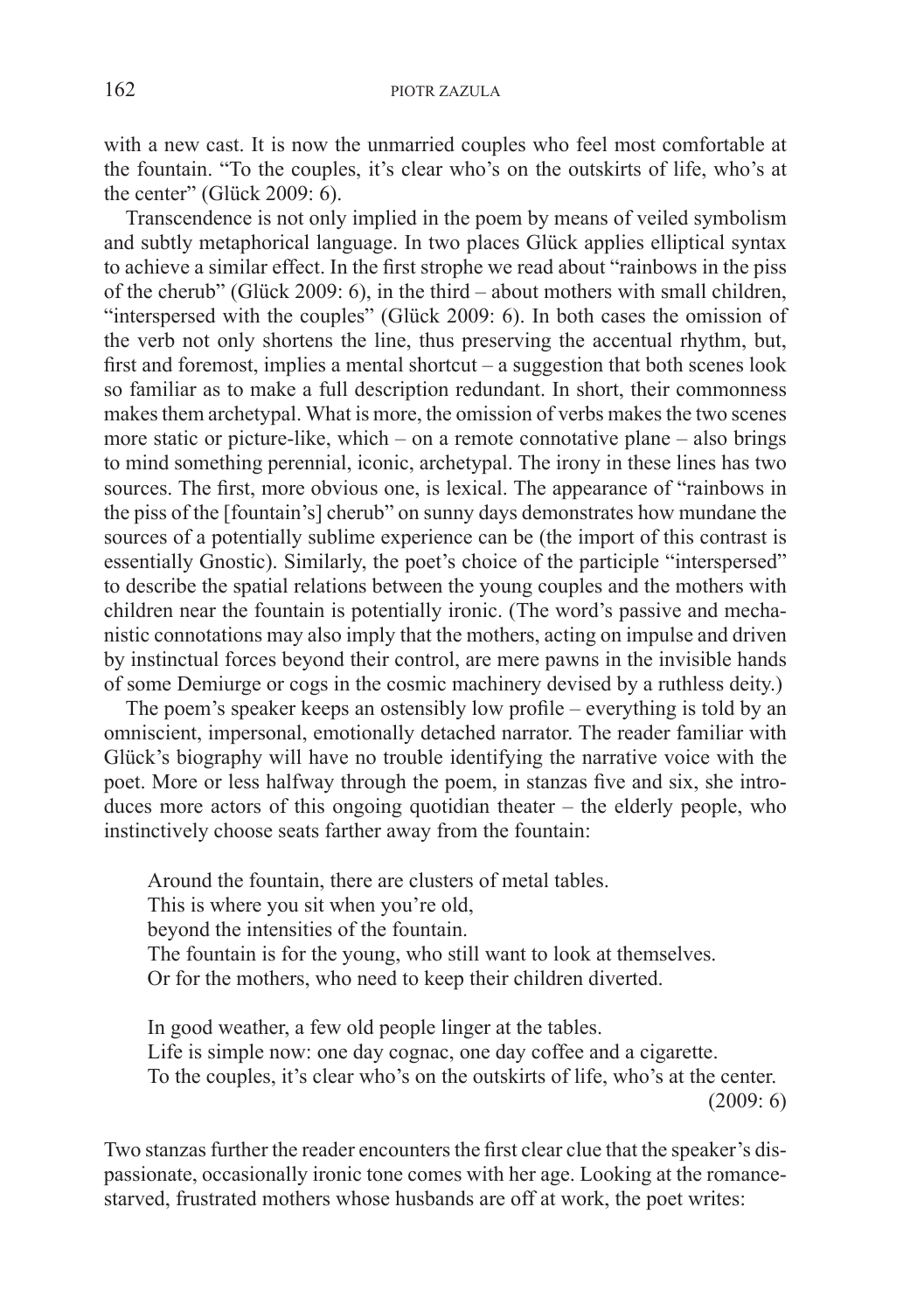They are alone at the fountain, in a dark well. They've been exiled by the world of hope, which is the world of action, but the world of thought hasn't as yet opened to them. When it does, everything will change. (2009: 7)

The speaker's certitude that, firstly, it is just a matter of time before "the world of thought" becomes accessible to the confused women, and, secondly, that when it happens "everything will change" must result from her own inner transformation of a similar kind.

The above-mentioned clue follows another – one where the speaker openly suggests that the behavior she describes has archetypal roots: "The couples are like an image from some faraway time, an echo coming / very faint from the mountains" (2009: 7). In the end, with the coming of autumn, when leaves begin to litter the fountain, "The roads don't gather here anymore; / the fountain sends them away, back into the hills they came from" (Glück 2009: 7). And thus Avenue of Liberty, like the other local avenues, "ends in stone, / not at the field's edge but at the foot of the mountain" (Glück 2009: 7). The ultimate dead-end of all the village's avenues, the distant mountain recurs in the book, functioning as a metaphysical symbol, a transcendental point of reference. Glück seems to suggest that, similarly to the way the mountain dominates the local landscape, her own mindscape is marked by its own spiritual "mountain," a focus of the poet's metaphysical experiences and insights. Incidentally, Glück accomplishes through the mountain symbol an interesting metonymic shift of focus. In Judeo-Christian iconographic folklore mountains have always functioned as emblems of transcendence. Unlike in many telluric pagan religions, they were not, however, objects of religious worship as such – neither Judaism nor Christianity (nor Islam for that matter) recognize the existence of (literally) sacred groves, rivers, trees or mountaintops. In the religions of the Book man was simply believed to be "closer" to God while on top of a mountain. In Glück's poem, though, there is no personal deity, no God as such. There is only an impressive mountain, its top shrouded in mist.

The motifs of emotional withdrawal accompanied by an unassuming contemplative bent, both attendant on old age, recur in the book. The experiences of growing old and passing away constitute Glück's major objects of contemplation. The individual's inability to accept or even embrace old age is viewed by Glück as a symptom of spiritual immaturity. The poem "In the Café" can be read as a complementary sequel to "Tributaries," even though the two lyrics are not printed one after the other in the volume. "In the Café" tells about the poet's long-term platonic friendship with a man who, unlike the speaker, is unable or unwilling to get old emotionally, to mature. We never get to know his name, Glück consistently referring to him as "my friend." Already in the first stanza the reader is given a hint that the text is going to be about something more than just a prolonged friendship with a *puer aeternus* who, despite his increasingly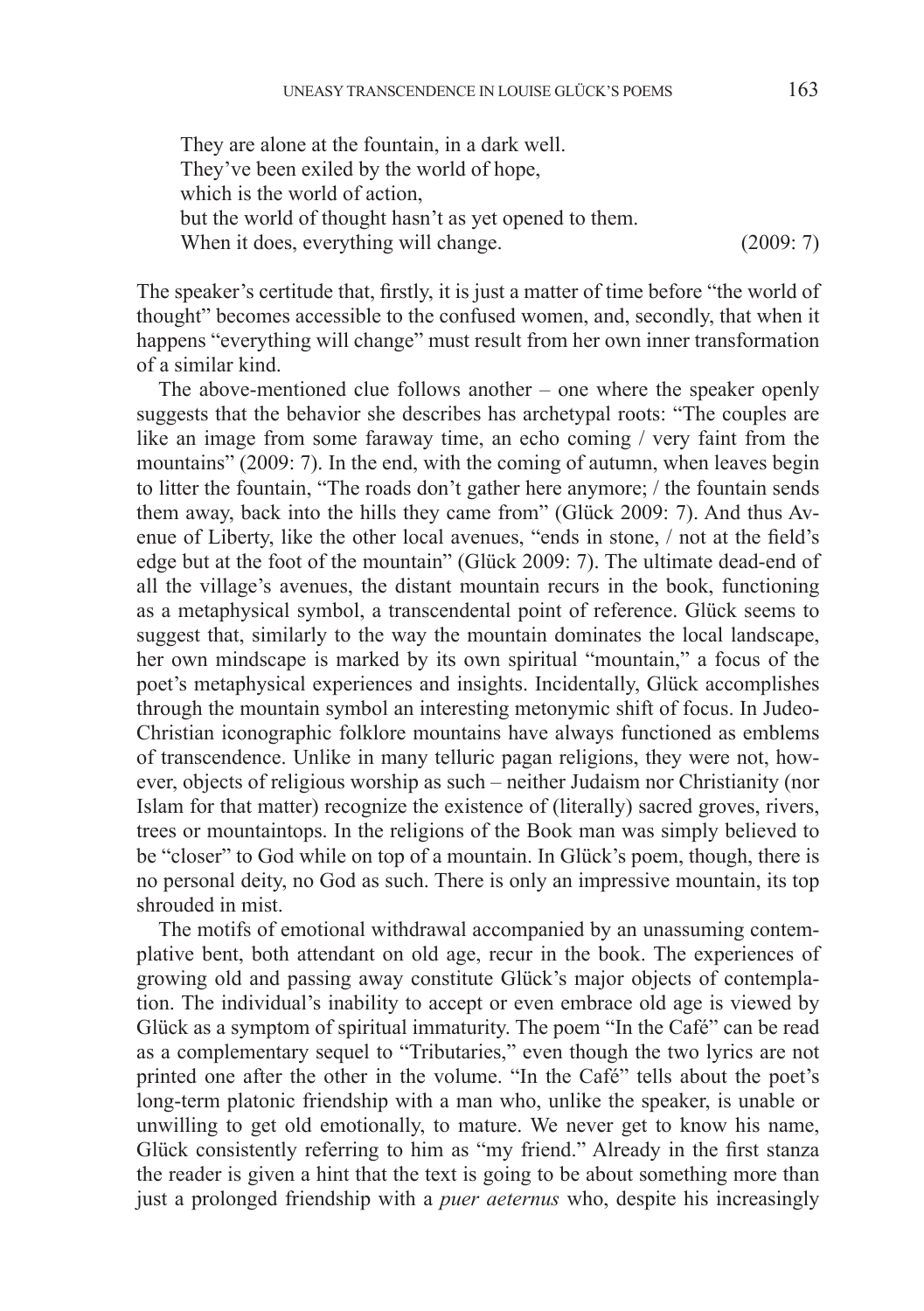advanced years, cannot settle down and keeps starting new erotic relationships. Here are the first three stanzas:

It's natural to be tired of earth. When you've been dead this long, you'll probably be tired of heaven. You do what you can do in a place But after a while you exhaust that place, So you long for rescue.

My friend falls in love a little too easily. Every year or so a new girl – If they have children he doesn't mind; he can fall in love with children also.

So the rest of us get sour and he stays the same, full of adventure, always making new discoveries. But he hates moving, so the women have to come from here, or near here. (2009: 13)

The poem exposes a different, destructive facet of transcendence. Taken out of context, the opening line might just as well have been the beginning of a Gnostic treatise on spirit trapped in matter. In this context the notorious womanizer acquires some indefinite metaphysical qualities, his emotional immaturity connoting spiritual restlessness rooted in quasi-religious longings. The initial effect is strengthened by the fact that the man seems attracted not only to his women's bodies. In a sense, the poet's friend is like an all-too-human parody of a panentheistic God – one that has created the world so that, by sharing some aspects of his Self with a number of ontologically diverse selves, he could have a direct experience of otherwise inaccessible states of being, and thus – get to know himself better (whatever that means when applied to the allegedly omniscient deity). Unlike in the pantheistic vision, where the Creator and the Creation are one, God in panentheism is both immanent and transcendent, both present in and surpassing the material universe.<sup>2</sup> In a similar manner, the incorrigible flirt in Glück's poem explores, as it were, the latent potential of his own personality by identifying, however temporarily, with the numerous objects of his romantic infatuation. Ironically enough, this seems to make him more attractive to his female partners; living with him is almost "like living with another woman, but without the spite, the envy, / and with a man's strength, a man's clarity of mind" (Glück 2009: 14).

He sees everything with their eyes He becomes not what they are but what they could be if they weren't trapped in their characters. For him, this new self of his is liberating because it's invented –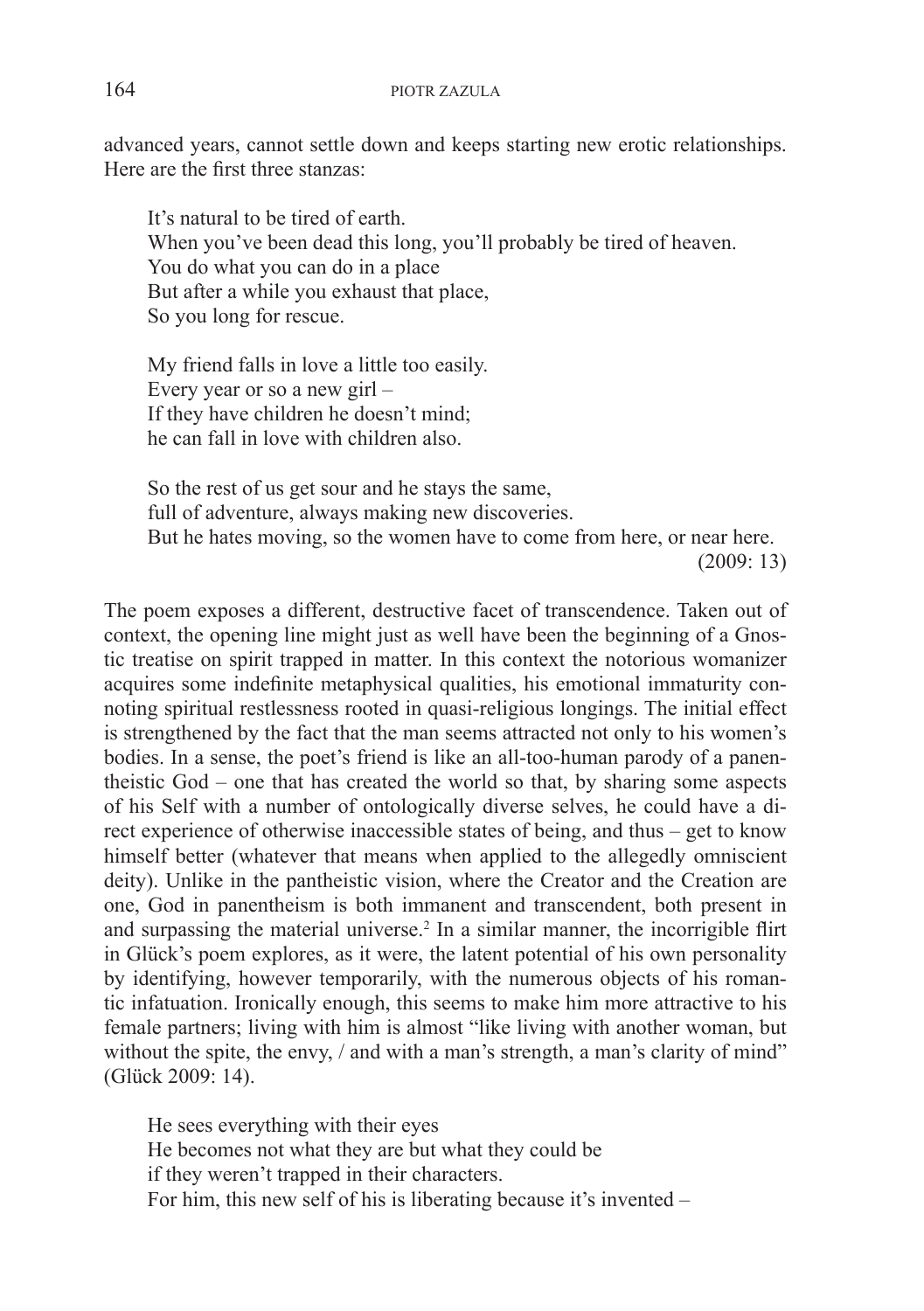he absorbs the fundamental needs in which their souls are rooted, he experiences as his own the rituals and preferences these give rise to – but as he lives with each woman, he inhabits each version of himself fully, because he isn't compromised by the normal shame and anxiety. (2009: 13)

At the end of the poem we learn that the elderly Don Juan – ever amorous, amorphous and amoral – has fallen in love again. Brimming with fresh enthusiasm, he tells the speaker about his new lover. Far from condemning her friend, who, unlike in his love affairs, remains loyal and considerate in friendship, the speaker draws an ambiguous conclusion:

He's himself in these moments, not pieces of the women he's slept with. He enters their lives as you enter a dream, without volition, and he lives there as you live in a dream, however long it lasts. And in the morning, you remember nothing of the dream at all, nothing at all. (2009: 15)

Avoiding the pitfalls of strained religious interpretations of an overtly secular lyric, one could argue that the poem's imagery does connote – on an admittedly remote associative plane – an essentially panentheistic vision of God. It is a God that, through entering the lives of other beings, not only does not cease to remain "himself" but, in addition, experiences his own multifarious being more intensely.

The veiled manner in which transcendence features in Glück's latest book makes it markedly different from her previous collections, especially from the explicitly religious *The Wild Iris*. Avoiding any direct religious declarations in *A Village Life*, the poet does not argue with God. Instead she repeatedly voices her doubts whether there actually is any transcendent being that would justify our absurdly fragile existence. Viewed in this context, it is significant that the same title ("Burning Leaves") has been given to three poems, placed more or less at the beginning, in the middle and at the end of the book. In all the three lyrics the speaker is watching a farm worker burn a pile of dead leaves. Each time the potential symbolism of this annual chore/"ritual" is of a slightly different spiritual order. Glück's decision to present three variants of the same experience casts additional light on the possible spiritual message of the book as a whole.

In the first version one can hardly speak of any transcendence at all. Turning leaves into ashes denotes something final, not transitional. Faced with annihilation, the leaves – or, in symbolic terms, the inert mass of transient organic matter – put up "instinctive" resistance:

They don't disappear voluntarily; you have to prod them along as the farm worker prods the leaf pile every year until it releases a smell of smoke into the air.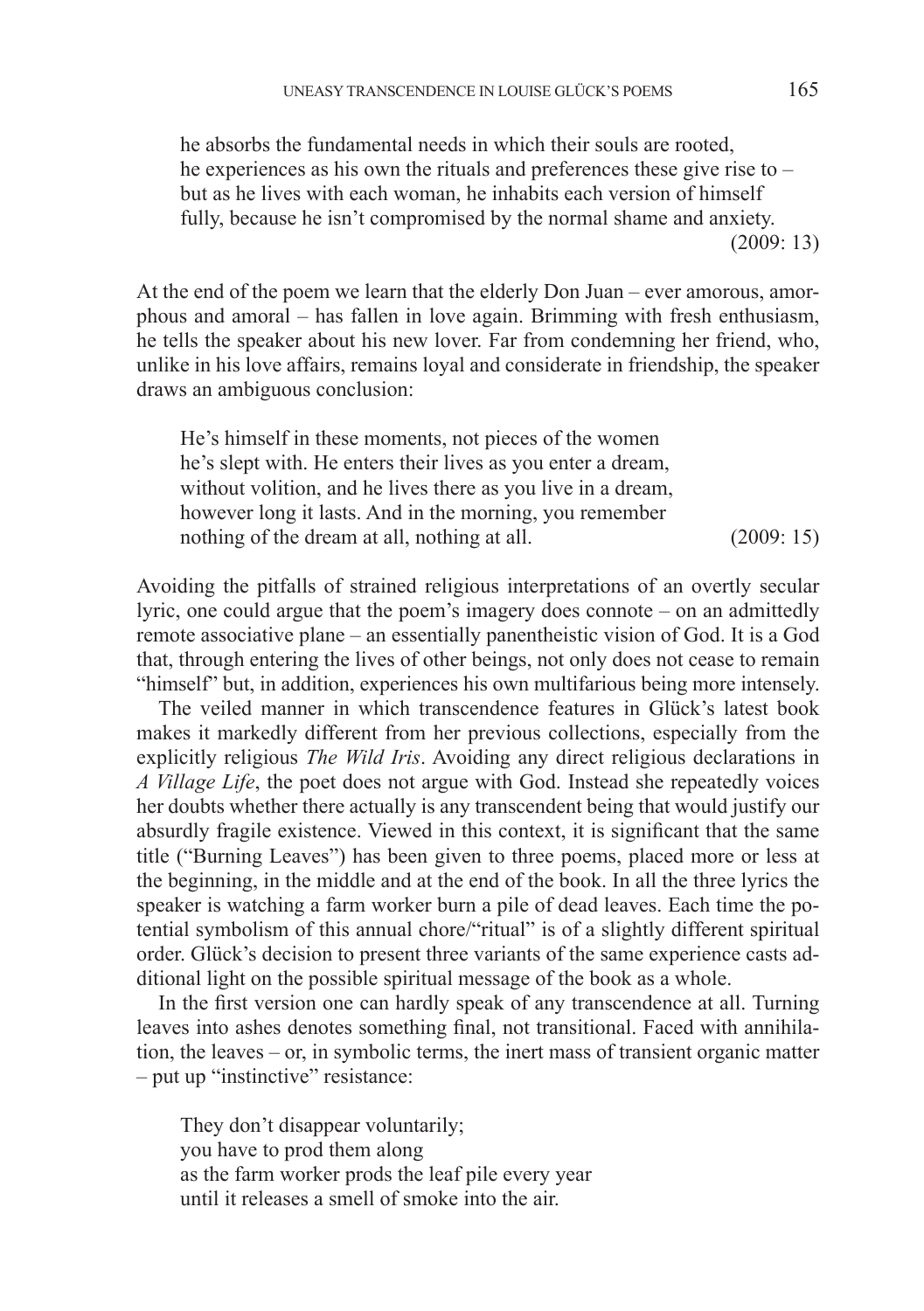And then, for an hour or so, it's really animated, Blazing away like something alive. (2009: 26)

The fire does not embody here some primordial life principle, as it does for Heraclitus. Set ablaze, the dead leaves merely look "like something alive." The pile is "really animated" only "for an hour or so," while burning. The line between what really exists and what only seems to exist has been drawn clearly. Later in the poem the speaker concludes that, like each year, death has made "room for life" (2009: 26). Silence and stasis follow: "Then the air is still. / Where the fire was, there's only bare dirt in a circle of rocks. / Nothing between the earth and the dark" (Glück 2009: 26). The ellipsis in the last line produces an effect similar to that in "Tributaries"; the omission of a verb makes the line somewhat more "static" (and thus, by implication, "timeless"), emphasizing the latent symbolism of the image it features and by the same token implying that its message touches upon some timeless, transcendental truth. This ultimate truth brings anything but comfort. Bereft of its organic superfluities, a deceptive facade which makes us believe that there is something "between the earth and the dark," the scorched ground makes it all-too-clear that there is no transcendent realm shielding the organic world from the cosmic void. *Tertium non datur*, Glück seems to be saying.

In the second version of "Burning Leaves" the opening stanzas evoke a completely different set of connotations:

The fire burns up into the clear sky, eager and furious, like an animal trying to get free, to run wild as nature intended –

When it burns like this, leaves aren't enough – it's acquisitive, rapacious,

refusing to be contained, to accept limits – (2009: 35)

Here the fire is presented in Heraclitean terms, as the primordial source of all life. What is more important, already in the first stanza the poem's central conceit appears – the metaphor of going beyond the confines of matter, of escaping from the shackles of mundane existence into an altogether different realm. Burning up into the sky, the crackling flames look as if they were trying to get there. From the perspective of, say, Valentinian Gnosticism, it is significant that the fire has been compared to "an animal trying to get free, / to run wild as nature intended." A refusal to be contained by "natural" limits, is, according to Glűck, an intrinsic part of the natural order. The fundamental concept of Valentinian Gnosticim is the metaphor of "divine light" or "divine sparks" trapped in organic matter (cf. Thomassen 2008). That light, according to Valentinus, is part and parcel of the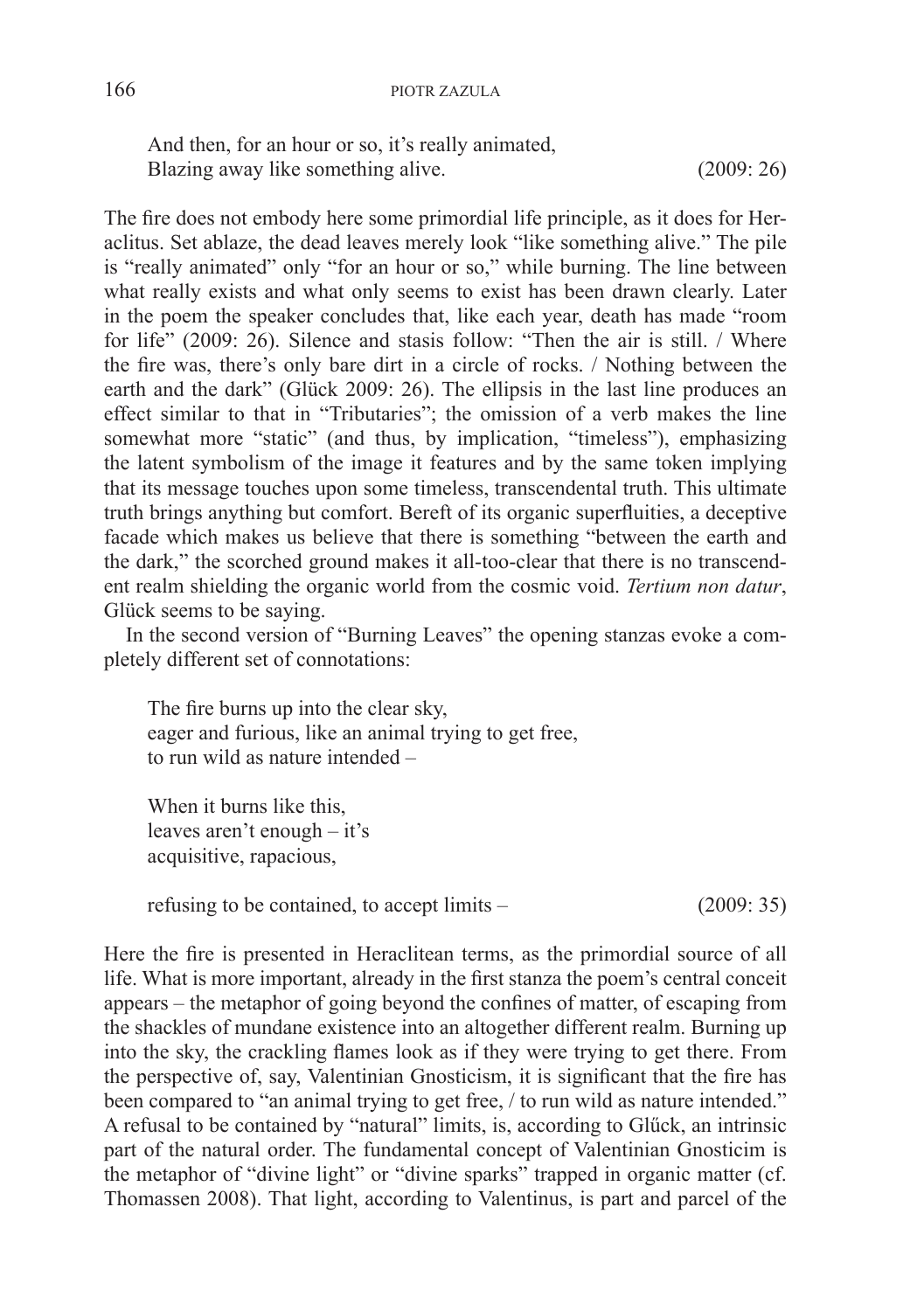primordial transcendent Light from which it has been separated by the evil Demiurge and to which it "instinctively" longs to return. (In the traditional interpretation of mainstream Christian churches the Demiurge is replaced by Lucipher, the "light carrier," while the Gnostic doctrine of creation as a cosmic catastrophe – by the Christian concept of the original sin which tainted the otherwise perfect natural order.)

Any doubts the reader may have as to the spiritual affinities of the above imagery should be dispelled by the literal appearance of sparks in the poem's second half:

Concentric rings of stones and gray earth circle a few sparks; the farmer stomps on these with his boots.

It's impossible to believe this will work – not with a fire like this, those last sparks still resisting, unfinished believing they will get everything in the end

since it is obvious they are not defeated, merely dormant or resting, though no one knows whether they represent life or death. (2009: 35)

In the last stanza the metaphor acquires an explicitly Gnostic tenor; the sparks trapped in matter will continue to seek escape. However, what for a Valentinian mystic or a Hassidic Jew would make an apt illustration of a fundamental dogma, for Glück remains a metaphorical image whose ultimate spiritual message is ambiguous. The poem with a Gnostic imagery ends on an agnostic note.

As if to counterbalance these Gnostic connotations the third version of the leaves-burning scene contains no religious allusions whatsoever. Already in the opening line the leaves are referred to as simply "dead":

| The dead leaves catch fire quickly.       |           |
|-------------------------------------------|-----------|
| And they burn quickly; in no time at all, |           |
| they change from something to nothing.    | (2009:61) |

The leaves not only do not resist but burn fast. The lyrical focus has been shifted from the leaves to the emptiness left after their burning:

Midday. The sky is cold, blue; under the fire, there's gray earth.

How fast it all goes, how fast the smoke clears. And where the pile of leaves was, An emptiness that suddenly seems vast. (2009: 61)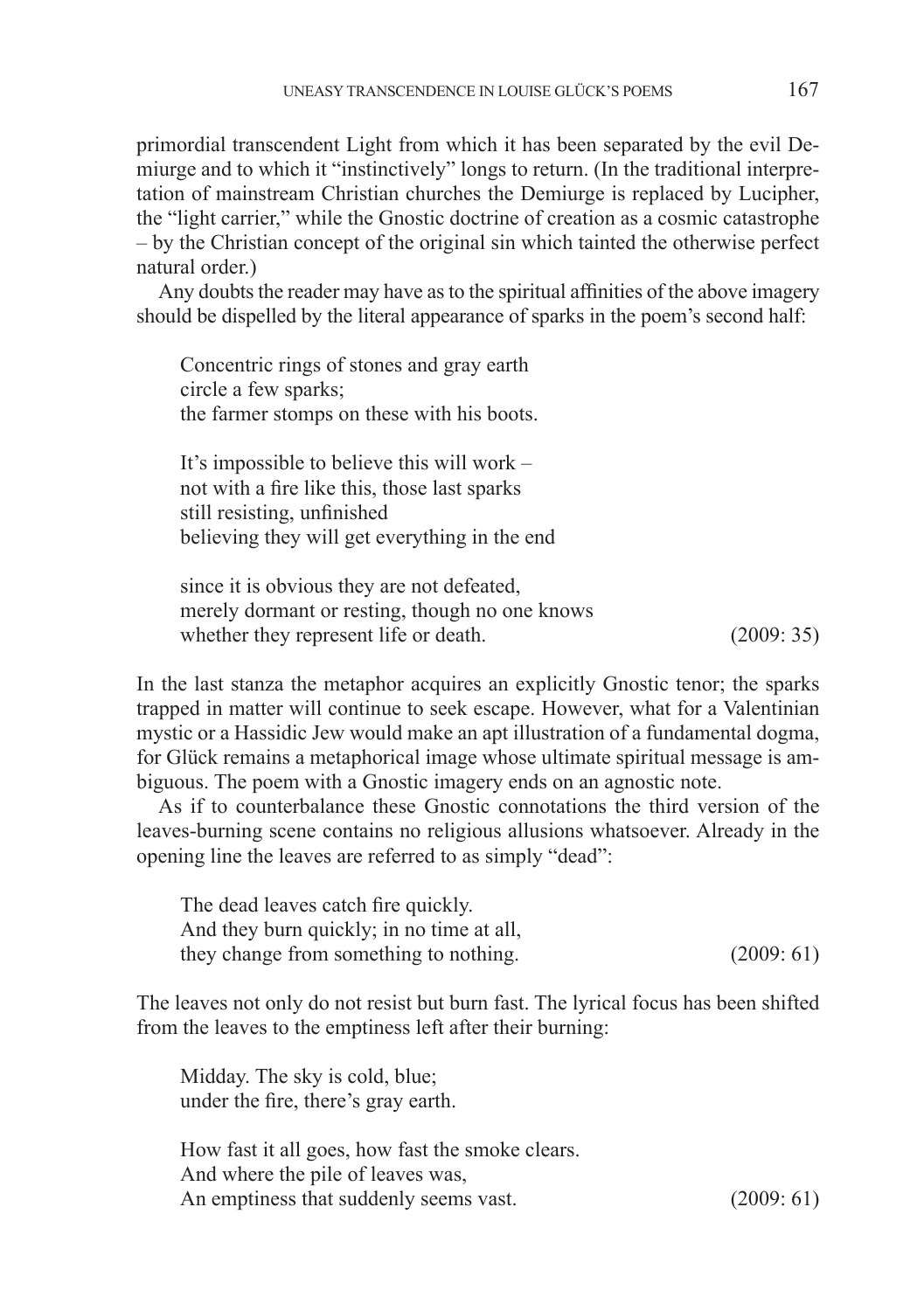The agnostic perspective gradually turns into a nihilistic one. The acutely felt lack of any transcendent legitimization of life does not seem debatable to the poet now.

The nihilistic finale of the "Burning Leaves" series is not Glück's final word on spiritual matters. In the poem "A Village Life" one comes across the poet's single explicitly religious declaration. Its appearance in the book's last poem, one bearing the same title as the entire volume, seems to imply that the concluding lyric is, at least at this point in Glück's spiritual journey, her final pronouncement on the question of transcendence. Here is a revealing excerpt, beginning, exactly as one of the stanzas of the final version of "Burning Leaves," with the word "midday":

Midday, the church bells finished. Light in excess: still, fog blankets the meadow, so you can't see the mountain in the distance, covered with snow and ice.

When it appears again, my neighbor thinks her prayers are answered. So much light she can't control her happiness – it has to burst out in language. *Hello*, she yells, as though that is her best translation.

She believes in the Virgin the way I believe in the mountain, though in one case the fog never lifts. But each person stores his hope in a different place. (2009: 69–70)

Thus Glück clarifies her hitherto somewhat cryptic references to the mountain perpetually looming on the book's spiritual horizon. Apparently there is something out there in the natural world that through its inherent majesty inclines the poet to believe in the existence of some indefinite transcendent being. The poem's speaker compares her private "mountainous" faith to the religious zeal of her Catholic neighbor believing in Virgin Mary. She qualifies the juxtaposition with a comment that could be either ironic or self-ironic, the fog referring either to the poet's or the neighbor's cognitive limitations.

Then again the expository style gives way to veiled symbolism. At dusk, alone in her country house, the speaker, with a glass of wine in hand, contemplates the fireplace's dying embers:

Later, the sun sets, the shadows gather, rustling the low bushes like animals just awake for the night. Inside, there's only firelight. It fades slowly; now only the heaviest wood's still flickering across the shelves of instruments. I hear music coming from them sometimes, even locked in their cases.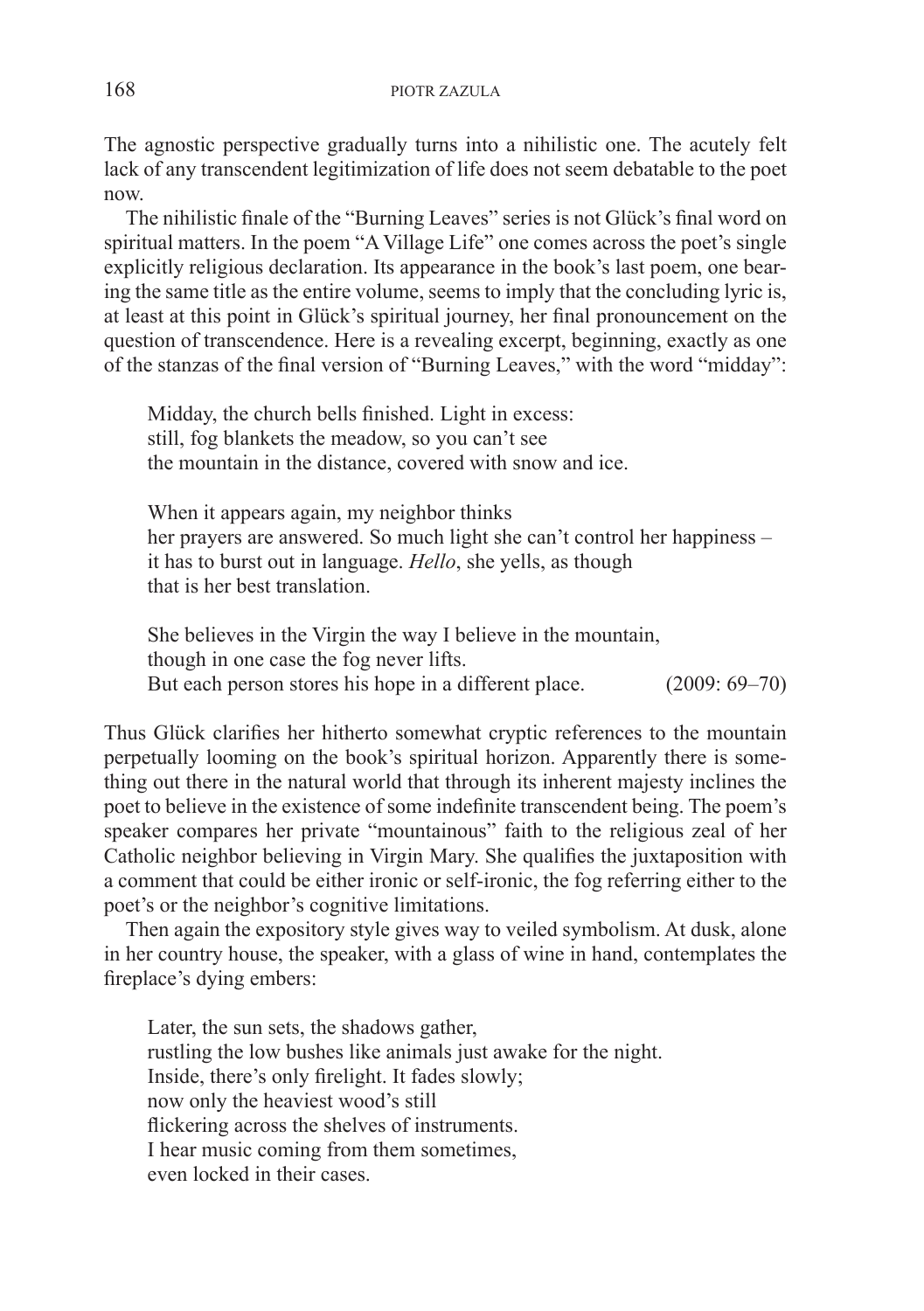When I was a bird, I believed I would be a man. That's the flute. And the horn answers, when I was a man, I cried out to be a bird. Then the music vanishes. And the secret it confides in me vanishes also. (2009: 70)

The instruments' lament is presumably an expression of some indefinite existential anxiety and longing inherent, according to Glück, in the very existence of selfhood. This, again, brings to mind the teachings of Gnostic and Jewish mystics. The solution, from the religious viewpoint, would be a return to the primordial unity with God, one that existed prior to the creation of the world with its countless individual beings. That solution, however, is not mentioned in the poem. When the music is over, the attendant epiphany is also gone. Glück, with subtle self-irony, hints at the solipsistic and therefore transient character of such revelations. The fleeting insights do not add up to form a coherent spiritual vision because they have been generated not by some external transcendent power (like, say, the "voices" that Joan of Arc once "heard") but, rather, by the restless imagination of the poet "hearing" music played by instruments locked in their cases.

In the subsequent stanzas the poem changes course again. As if to undermine any potential spiritual connotations of the preceding lines the speaker shifts back to an expository style and a nihilistic message:

In the window, the moon is hanging over the earth, meaningless but full of messages.

It's dead, it's always been dead, but it pretends to be something else, burning like a star, and convincingly, so that you feel sometimes it could actually make something grow on earth.

If there's an image of the soul, I think that's what it is.

I move through the dark as though it were natural to me, as though I were already a factor in it. Tranquil and still, the day dawns. On market day, I go to the market with my lettuces. (2009: 70–71)

The final lines epitomize the elliptic (self-)irony and axiological ambiguity marking the entire collection. A virtuoso of register shifts, Glück plays cat and mouse with the reader, evading any expository closures. Her personal creed remains a riddle. To recapitulate: if the moon is dead, then any spiritual epiphanies or religious "knowledge" as such are mere fantasies the anguished human mind projects onto the indifferent universe. In this scheme there is no place for transcendence, and hence no soul. Since a dead thing cannot "pretend" anything, the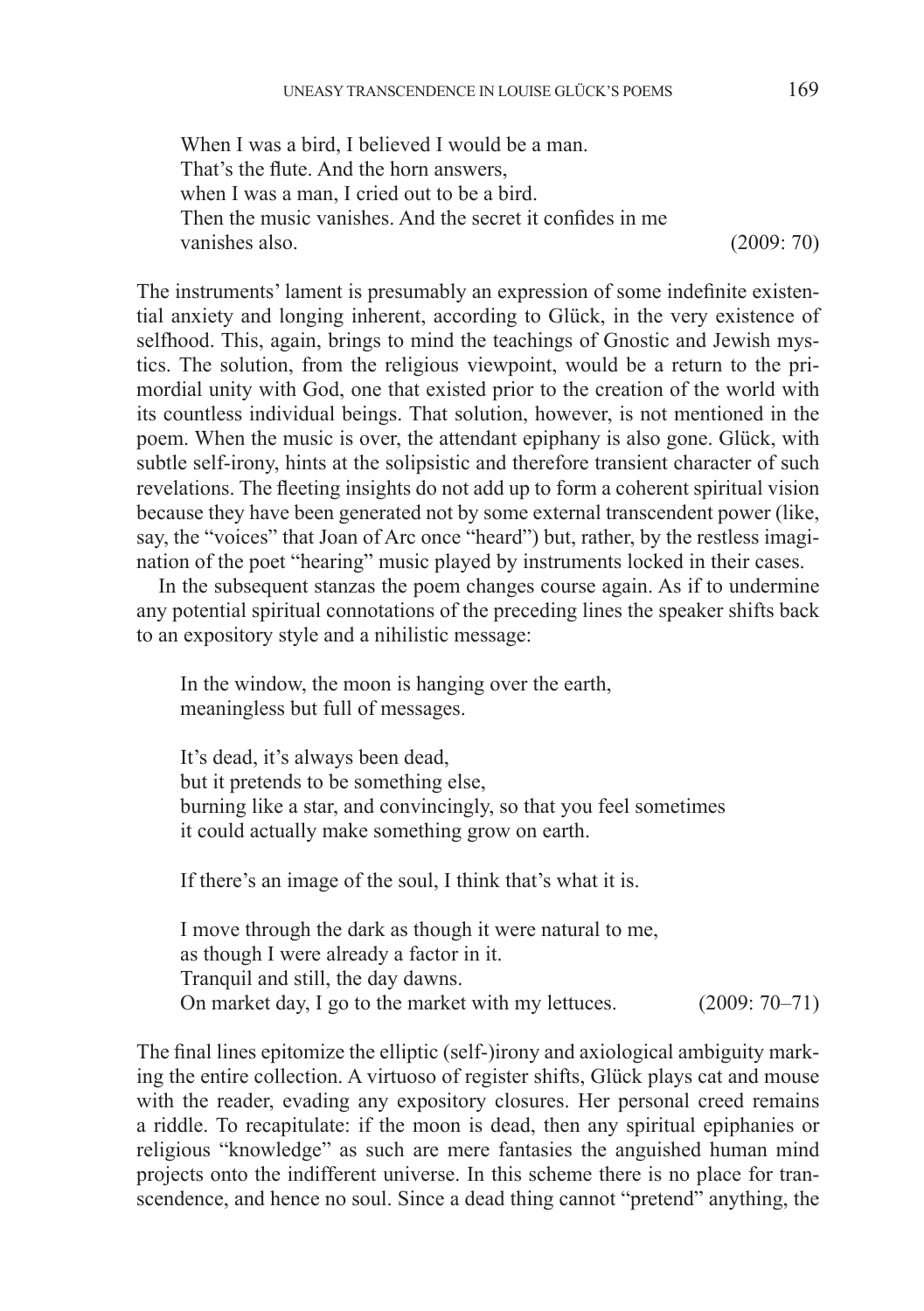moon's "behavior" can be interpreted as the poet's roundabout way of referring to our all-too-human inclination toward pathetic fallacy. In this case the fallacy would extend to ascribing transcendental legitimacy to the axiologically neutral universe. The obvious problem with such a reductionist reading, of course, is that the moon, even if dead, does exist while the existence of the soul is a matter of religious belief. Glück's point, then, is much more sophisticated: what we usually call "soul" does exist but in a different ontological mode than what the followers of the world's major religions imagine. (Perhaps this is a distant echo of William Blake's idea that what we refer to as our body is, in fact, the material aspect of the soul, that is the only image of the soul accessible to our senses.) In the concluding lines the speaker says that she moves through the dark with ease, as if darkness was her natural environment. The phrase "as if" increases the ambiguity of the lines. The poem's conclusion could be thus interpreted as yet another illusion or self-conscious projection, the speaker merely pretending that she belongs in the primordial night, presumably the one that existed prior to Creation. But if the dark is not really her element then the light would seem a natural alternative. However, the existence of any transcendent light has been questioned in the book. And thus the reader's inquiries are back to where they started from.

#### **3.** *The Wild Iris* **(1992)**

In comparison to the consistently dialogic character of *A Village Life*, in which the existence of transcendence is alternately hinted at and questioned, *The Wild Iris*, published seventeen years earlier, is ostensibly less equivocal in its spiritual presuppositions. The existence of a personal God as well as "spiritualized" Nature that "speaks" through personified plants is taken for granted there.<sup>3</sup> Daniel Morris rightly describes Glück as "a mystic poet" who consistently displays "an ambivalent attitude to religious discourse that verges on Gnosticism as well as one that is in line with the ancient rabbinic tradition of reading scripture known as midrash" (2006: 3). What recurs in the volume is the transpersonal perspective.4 For example, the speaker of the opening poem "The Wild Iris" is the eponymous flower, just like in the subsequent "Trillium," "Lamium," or "Snowdrops." Throughout the book one comes across lyrics whose speakers are diverse flowers, trees, bushes or grasses, ranging from common ones to those familiar only to gardening aficionados (e.g. "Scilla," "The Hawthorn Tree," "Violets," "Witchgrass," "The Jacob's Ladder," "Clover," "Ipomea").

It is hard to find one unifying principle for all these lyrics. Contrary to standard expectations, not all of the floral speakers offer reassuring pantheistic truths about the perennial cycle of life, though some of them do. The iris, for instance, tells us that it remembers its own death followed by reincarnation to a new life, the trillium admits that after waking up in the forest for the first time, it "knew nothing" and "could do nothing but see" (1992: 4). The shadow-dwelling lamium explains that "Living things don't all require / light in the same degree.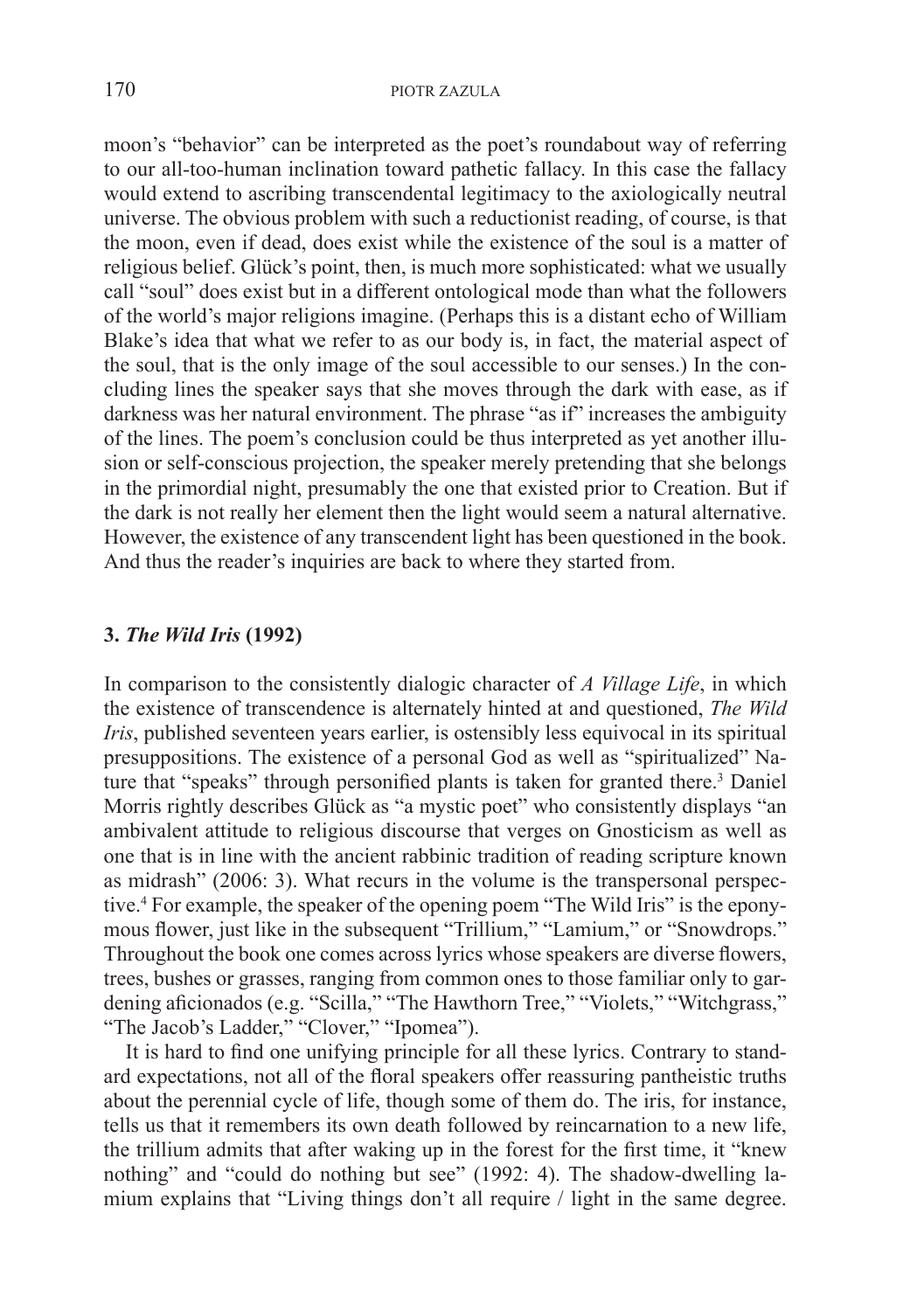Some of us / make our own light" (1992: 5). Through such cryptic statements Glück not only attempts to render a mode of existence completely different from human but also seems to imply that mankind could learn a lot from the world of plants, especially as regards one's understanding of the role of the individual self in the planetary life processes and the acceptance of one's own inevitable demise. The undulating waves of scilla flowers are very straightforward about that:

Not I, you idiot, not self, but we, we – waves of sky blue like a critique of heaven: why do you treasure your voice when to be one thing is to be next to nothing?  $(1992: 14)$ 

The plants are "blue" in both senses of the word. In this brilliant poetic figure, combining a pun, a metaphor and a simile, one hears, again, a distant echo of Gnosticism, the Creation silently blaming the Creator.

It is not, of course, the only legitimate interpretation. The "critique of heaven" might just as well stand for the critique of excessive orthodox religiosity or exclusively sky-oriented metaphysical longings. The blue waves of scilla are as beautiful as the distant and inaccessible sky, so why look for transcendence up in the clouds? "Mundane is sublime; natural is supernatural," the scilla flowers seem to be saying.

Not all the book's floral speakers offer a viewpoint radically different from ours. Some of them have amazingly human problems. In "The Jacob's Ladder" the eponymous plant explains:

Trapped in the earth wouldn't you want to go to heaven? I live in a lady's garden. Forgive me, lady; longing has taken my grace. I am not what you wanted. But as men and women seem to desire each other, I too desire knowledge of paradise – and now your grief, a naked stem reaching the porch window. And at the end, what? A small blue flower like a star. Never to leave the world! Is this not what your tears mean? (1992: 24)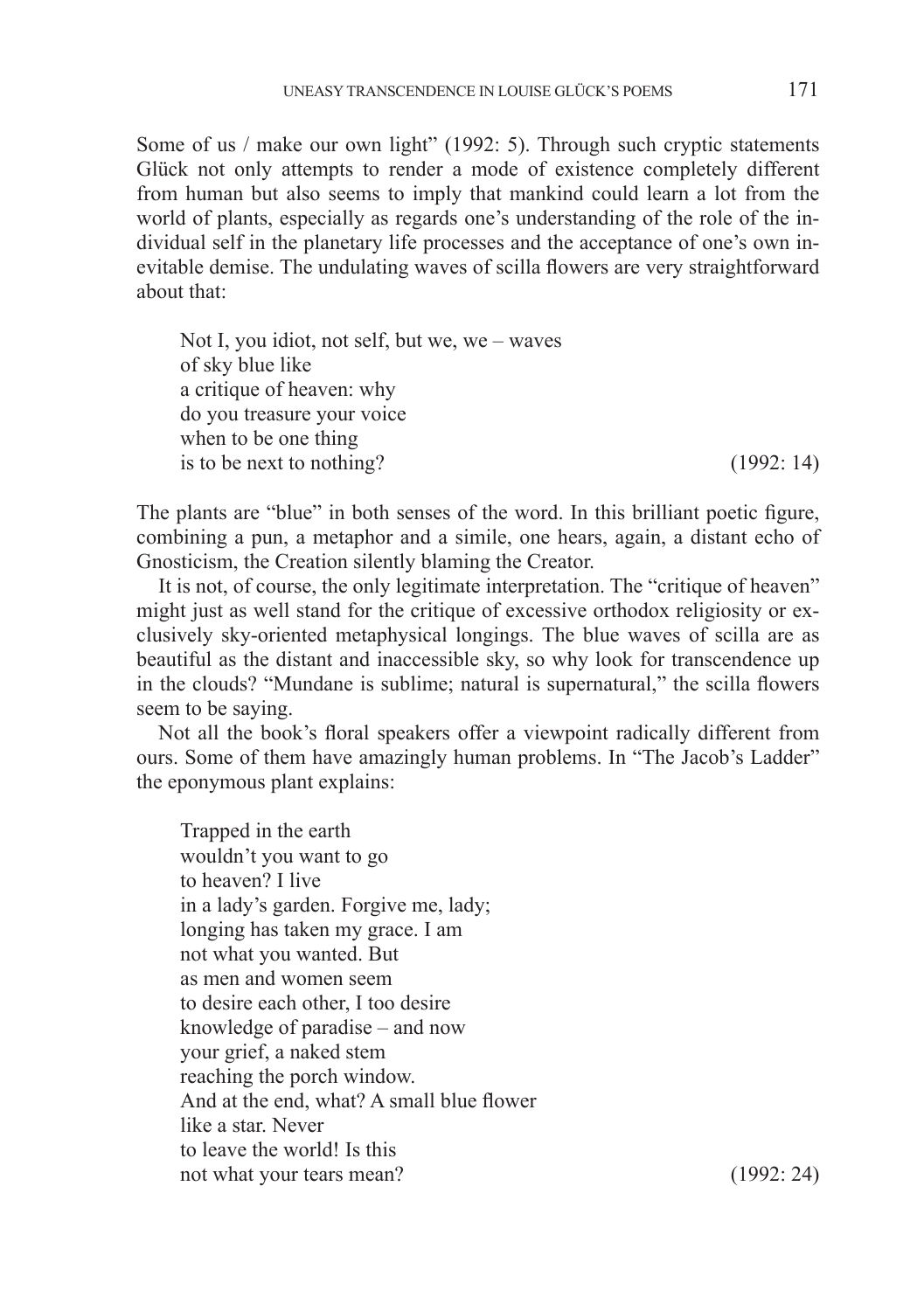Small wonder that the flower crowned with a star-shaped corona has been given a Biblical name. Tied to the soil by the roots that both feed the stem and immobilize it, with its starry head filled with instinctive, inarticulate longings for transcendence, the poem's Jacob's Ladder remains hopelessly split between heaven and earth. (In this respect, one could argue, it resembles modern Western man split between earth- and sky-oriented spiritualities.)

God as such is also a speaker in several poems. Their titles, at first sight spiritually non-committal, reveal their metaphorical potential after one has read the whole poem: "Clear Morning," "Spring Snow," "End of Winter," "Retreating Wind," "April," "Midsummer," "End of Summer," "Early Darkness," "Harvest," "Retreating Light," "Sunset," "Lullaby," "September Twilight." The speaker in most of these poems voices his impatience with the restless, intellectually-limited and at the same time smugly arrogant mankind. The Creator is apparently disappointed with his creation. In "Clear Morning" the speaker is tired of communicating with people in the only language they can understand – the one of signs. Too busy with naming material objects as they appear before them, human beings are unable to embrace God's metaphysical indifference to the physical details of the world. God has counted on man's evolution in this respect, but to no avail. He is running out of patience:

And all this time I indulged your limitation, thinking

you would cast it aside yourselves sooner or later, thinking matter could not absorb your gaze forever –

obstacle of the clematis painting blue flowers on the porch window –

I cannot go on restricting myself to images (1992: 7–8)

Curiously enough, according to God one of the obstacles to man's spiritual growth is the distracting beauty of the clematis. This detail acquires additional weight in the context of the book's numerous lyrics whose speakers are plants. Multiplying spiritual perspectives, Glück evidently complicates the volume's ultimate message. Given the plants' formidable epistemological status in the volume, a conventionally-minded reader might expect some kind of spiritual symbiosis, complementariness or fusion between God's and the plants' perspective. There would be then some kind of esoteric rapport between Creator and Creation, inaccessible to man only. God, however, remains indifferent to the allure of his creation. What is more, He treats nature in an instrumental manner, like in "Spring Snow":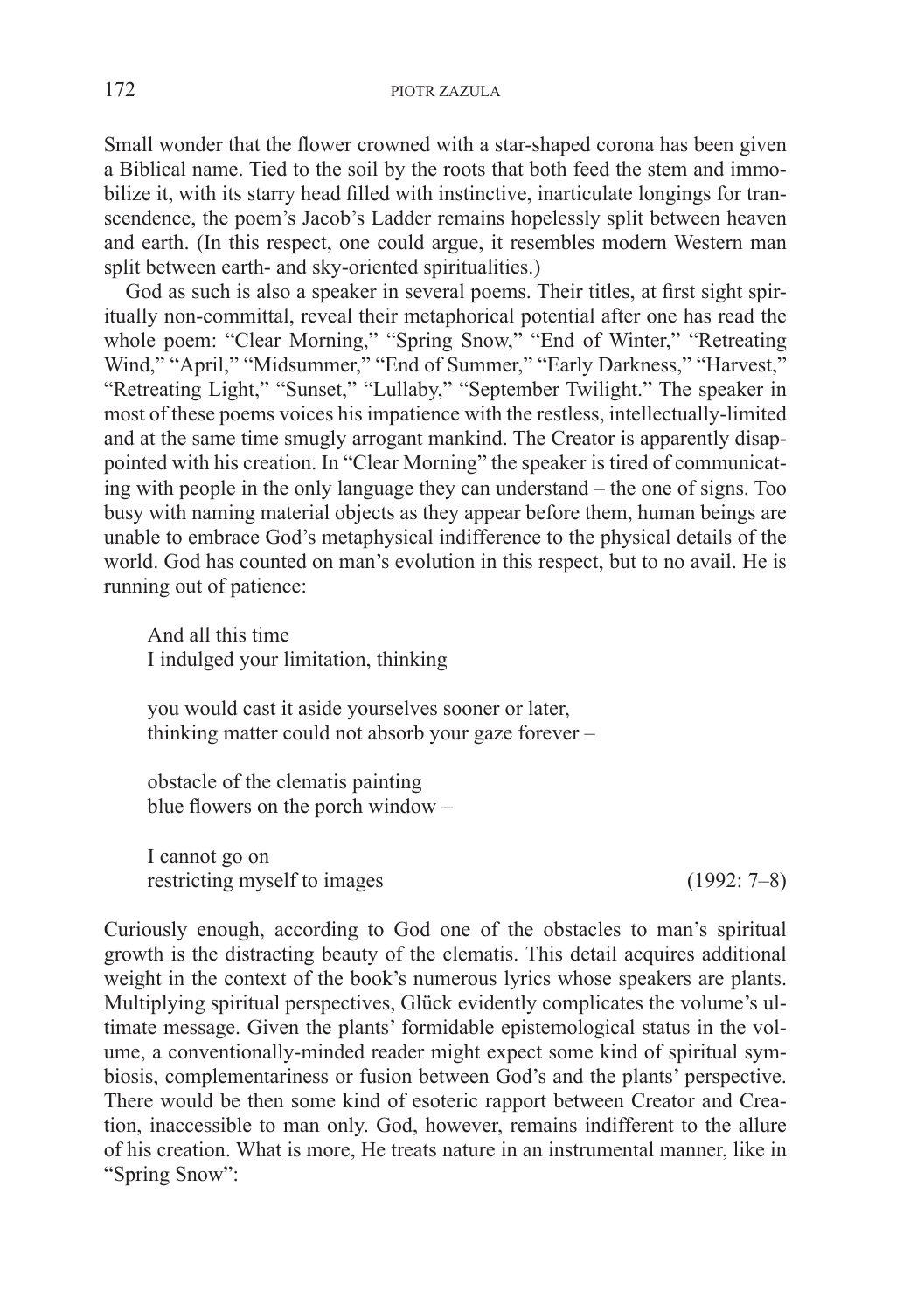Look at the night sky: I have two selves, two kinds of power.

I am here with you, at the window, watching you react. Yesterday the moon rose over moist earth in the lower garden. Now the earth glitters like the moon, like dead matter crusted with light. (1992: 9)

Through the weather anomaly God was trying to communicate something to a human being. Glittering in the sun, the snow-covered Spring garden is a message to the poet-gardener. The flowers alive only yesterday are now dead, "crusted with light." The choice of metaphor leaves no room for doubt. Light can be life-giving or deadly, depending on the whim of an inscrutable, unpredictable Demiurge. Sky-oriented transcendence is, indeed, unearthly.

Of God's several monologs in the volume, two ("End of Winter" and "Retreating Wind") are particularly poignant because they explicitly dismiss the two religious concepts that have been fundamental to many a school of mysticism, namely reincarnation and God's immanent presence in human nature. In "End of Winter" the deity declares to mankind:

You wanted to be born; I let you be born. When has my grief ever gotten in the way of your pleasure?

Plunging ahead into the dark and light at the same time eager for sensation

as though you were some new thing, wanting to express yourselves

all brilliance, all vivacity

never thinking this would cost you anything, never imagining the sound of my voice as anything but part of you –

you won't hear it in the other world, not clearly again, not in birdcall or human cry,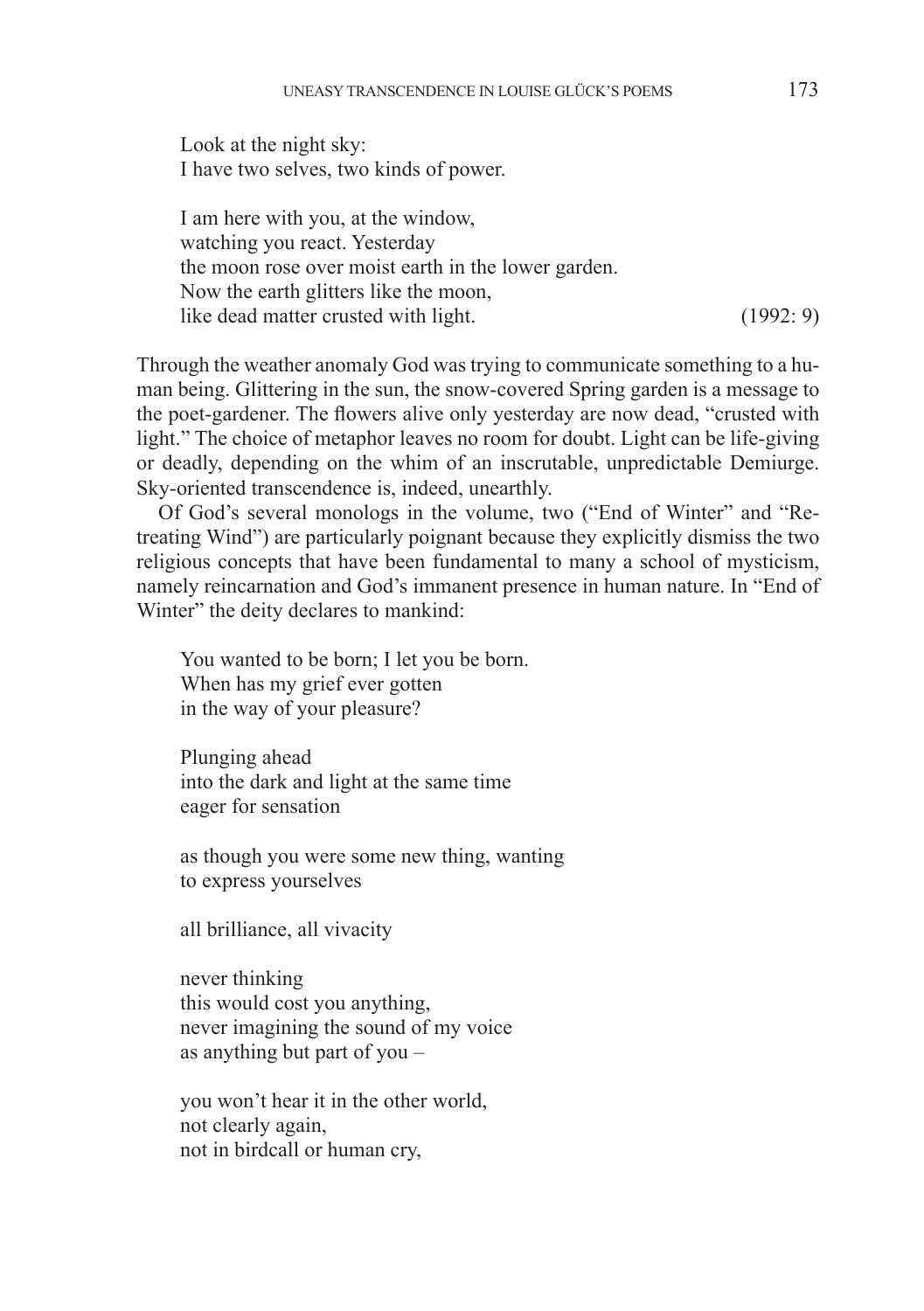not the clear sound, only persistent echoing in all sound that means good-bye, good-bye –

the one continuous line that binds us to each other.  $(1992: 10-11)$ 

In fact, everything in the poem seems clear except for the line "You wanted to be born; I let you be born." How could people have wanted to be born before they existed? If prior to the act of creation only God had been "out" there, human desire to exist in the form of individual selves must have been born within God. To repeat – both in the pantheistic and panentheistic vision God creates the world, with its plethora of organic forms, in order to experience more extensively his own power which would have otherwise remained potential only. Thus, the Creator gets to know himself better, as it were, through his creation. The poem's subsequent lines modify that theosophical implication. It turns out that – even if there had existed some original ontological bond between God and man – it was irredeemably severed once man had inhabited an epistemological world of his own with all its cognitive confines. This is how one could interpret the metaphor of plunging simultaneously into darkness and light. Isolating mankind from the original godhead (one, in this case, vaguely reminiscent of what the Valentinian Gnostics called the Pleroma<sup>5</sup>) resulted in the first cosmic dichotomy (light and darkness) which generated, in turn, all the others, more or less as in the Biblical version of creation. On a more remote associative plane, "plunging" into the depths of the human condition may connote a leap into the "physical," "materialized" light or into the dark of ignorance.

From the lyric "Retreating Wind" we learn that creating mankind was an experiment that failed. Humans have failed to make the most of their God-given potential:

I gave you every gift, blue of the spring morning, time you didn't know how to use – you wanted more, the one gift reserved for another creation.

Whatever you hoped, you will not find yourselves in the garden, among the growing plants. Your lives are not circular like theirs:

your lives are the bird's flight which begins and ends in stillness –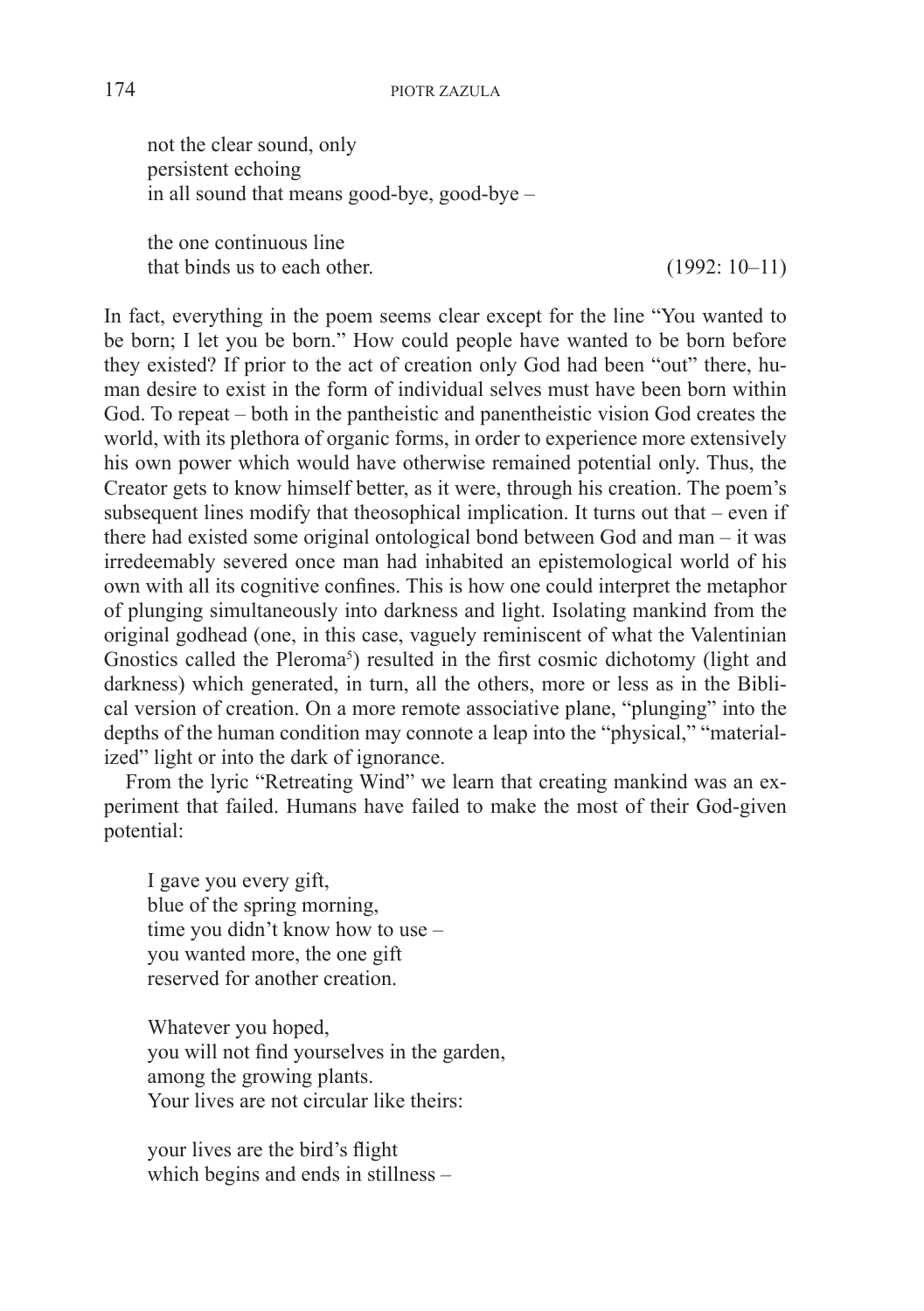which *begins* and *ends*, in form echoing this arc from the white birch to the apple tree.  $(1992: 15)$ 

The poem, thirteenth in the volume, substantially modifies the reader's expectations generated by "Wild Iris," the lyric opening the collection, in which the eponymous floral speaker claims to have survived its own death. The iris refers to its own demise as "that which you fear, being / a soul and unable / to speak" (1992: 1). The flower's diagnosis, apparently, is that man's inherent split into body and soul lies at the root of his spiritual ordeal, including man's inability to "remember / passage from the other world" (1992: 1). The poem seems to suggest, then, that all life is cyclical. Fourteen pages further into the volume, however, we are told that reincarnation is the plants' privilege; "Your lives are not circular like theirs" (1992: 15), God tells people. In this context, the seemingly matter-of-fact statement becomes a pun whose meanings can be either that humans will fail to reach the garden or that they will not be able to "find themselves" there, that is discover their true natural potential.

The garden – both the Biblical Eden and the one where the poet works alongside her husband (John is mentioned several times in the volume) constitutes the book's central metaphor. Glück makes the most of the symbolic potential of realistic details. The poet and her husband appear as modern embodiments of the archetypal couple. (More precisely, Glück revives the Biblical triangle of Adam, Eve and Yahwe.) It is, in Rosanna Warren's terms, a "classicizing gesture" (Warren 2008: 103).

It is somewhere in-between the two limits of human knowledge, that is God's and plants' perspectives, that the volume's "prayers" belong – a group of poems with the recurrent titles of "Matins" and "Vespers" (seven and ten lyrics, respectively). The deceptively pious and familiar titles herald poems that, in fact, have little in common with a traditionally understood prayer, though some of them do address God directly. (The associations with the morning or evening prayers in some Christian churches are only helpful in determining the time of day when the speaker expresses herself.)

Almost all the lyrics in this group feature some kind of charge against God, explicit or implicit. The Creator remains irritatingly silent, with the poet constantly bringing it up – sometimes in a tongue-in-cheek, sometimes in a deadly serious manner. "Matins" and "Vespers" function as ironic counterpoints to the lyrics whose speaker is God. Both parties have their grievances. From the human perspective, the distant deity appears to be emotionally changeable and volatile (and thus not exactly perfect) – an unpredictable Demiurge who has apparently created the world to appease his own unfathomable passions and longings. Glück's Demiurge no longer has the fundamental attribute of a fatherly God, namely permanence. This, incidentally, may be the interpretive key to all of Louise Glück's poetry – she evolves with the Creator.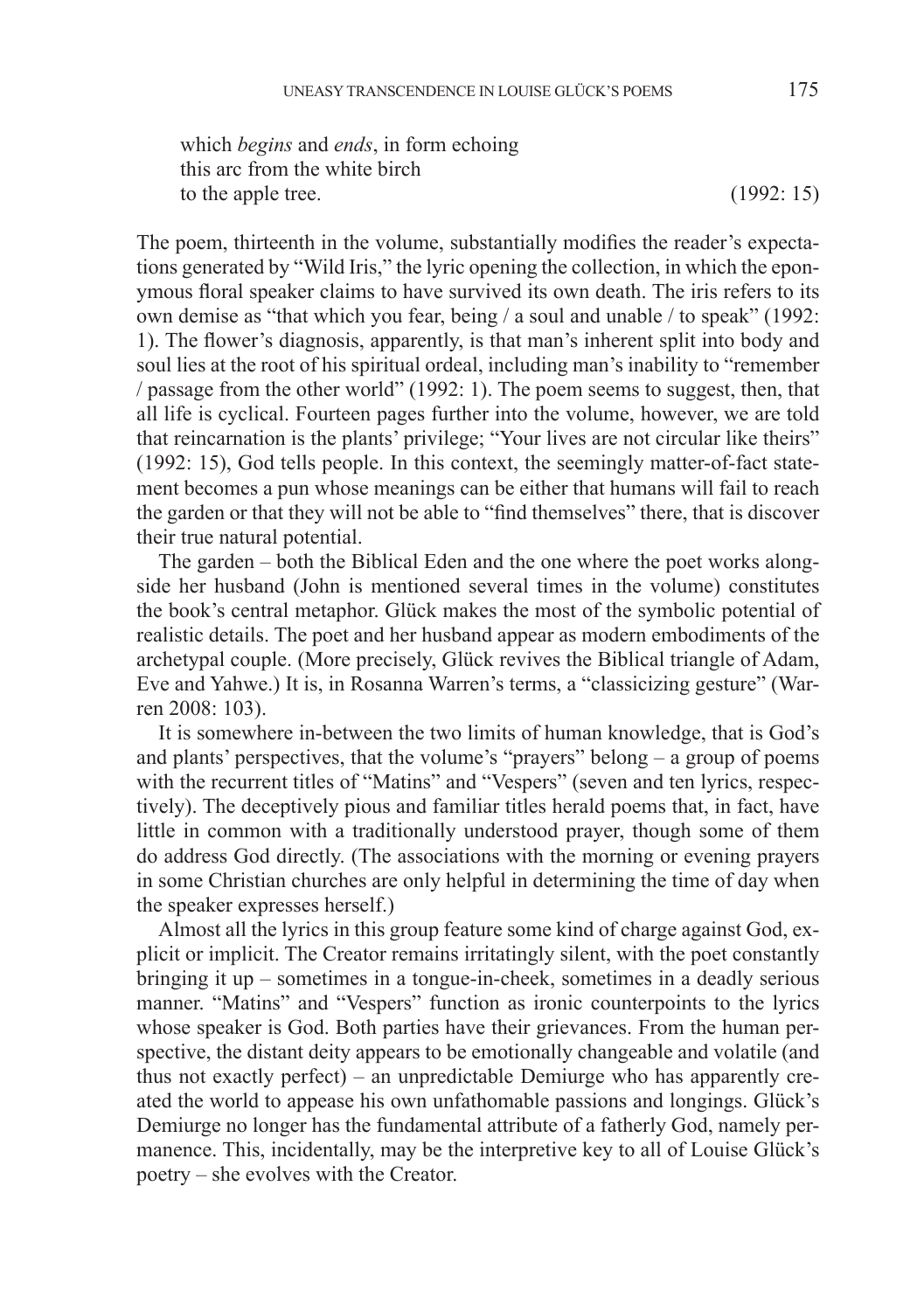## **4. Conclusion**

The dynamics of spiritual growth may thus be the only "explanatory" metaphor a Louise Glück critic can come up with by way of accounting for the inconclusiveness of the poet's spiritual stance. When it comes to Glück's personal religion one can only say with a tolerable degree of certitude what it is *not*. Despite the recurrent Biblical imagery, it is not, then, any immediately identifiable Christian or Jewish denomination. If one were to look for parallels with pre-existing religious systems, the best candidate seems to be the aforementioned Valentinian Gnosticism. This claim, however, can only be substantiated through selective emphasis on *some* of the religious references in her poetry.

All things considered, it remains an open question which tradition of broadlyconceived Gnosis Glück's poems allude to, and whether it is a single Gnostic school or the poet's private religious syncretism. Some fundamental concepts, for instance the act of creation as a cosmic catastrophe ("the shattering of vessels" in the Kabbala), are common to both Gnostic and Jewish traditions. The metaphor of "freeing the sparks" through good deeds and acts of charity recurs in the teachings of the Polish Hassidim from Galicia. One might argue that, because of her Jewish origins, Glück draws her inspiration from Hassidic mysticism, what with her family coming from the Austro-Hungarian Empire. That, however, would be an arbitrary assumption, based more on the poet's biography than on her poems, which – to repeat – feature only veiled references to selected Gnostic ideas.

# **Notes**

- <sup>1</sup> In the poem "Lullaby" the mysterious speaker (possibly God) declares: "You must be taught to love me. Human beings must be taught to love / silence and darkness" (Glück 1992: 58).
- <sup>2</sup> The term panentheism is applied, for example, by Leonard M. Scigaj to his discussion of Wendell Berry's ecological poetry (cf. Fox 1988, Scigaj 2002). Scigaj explains: "[Matthew] Fox calls this mystic perception of God's animating energy suffusing all creation *panentheism*. Fox prefers *panentheism* to *pantheism*, because pantheism, heretical to Christians, robs God of transcendence by equating his essence with his material creation – hence 'everything is God and God is everything.' Adding the Greek *en* results in the acceptable assertion that 'God is in everything and everything is in God'" (Scigaj 2002: 120–21).
- <sup>3</sup> Richard Howard's phrase "familiar strangeness" (1971: 376), though applied by the critic in a different context and to a different poet, comes to mind when reading Louise Glück's transpersonal lyrics.
- <sup>4</sup> Such texts bring to mind some poems on animals written by James Dickey, W. S. Merwin, or Gary Snyder. In Robert Bly's words, "As a Dickey poem begins, we see a man sleeping in the suburbs dreaming he is a deer; it is possible this sleeper may be a deer dreaming it is a man" (1991: 164). Such shifts of perspective, often accompanied by a shift of agency from the human to the non-human, are also a trademark of Glück's verse.
- <sup>5</sup> This, of course, is a far cry from the original doctrine of Valentinus. His Pleroma consisted of some thirty eons (the rough equivalents of the Hebrew *sefirot* in the Kabbala) whereas man was created by the lower angelic beings, not by the demiurge or, let alone, the Pleroma.